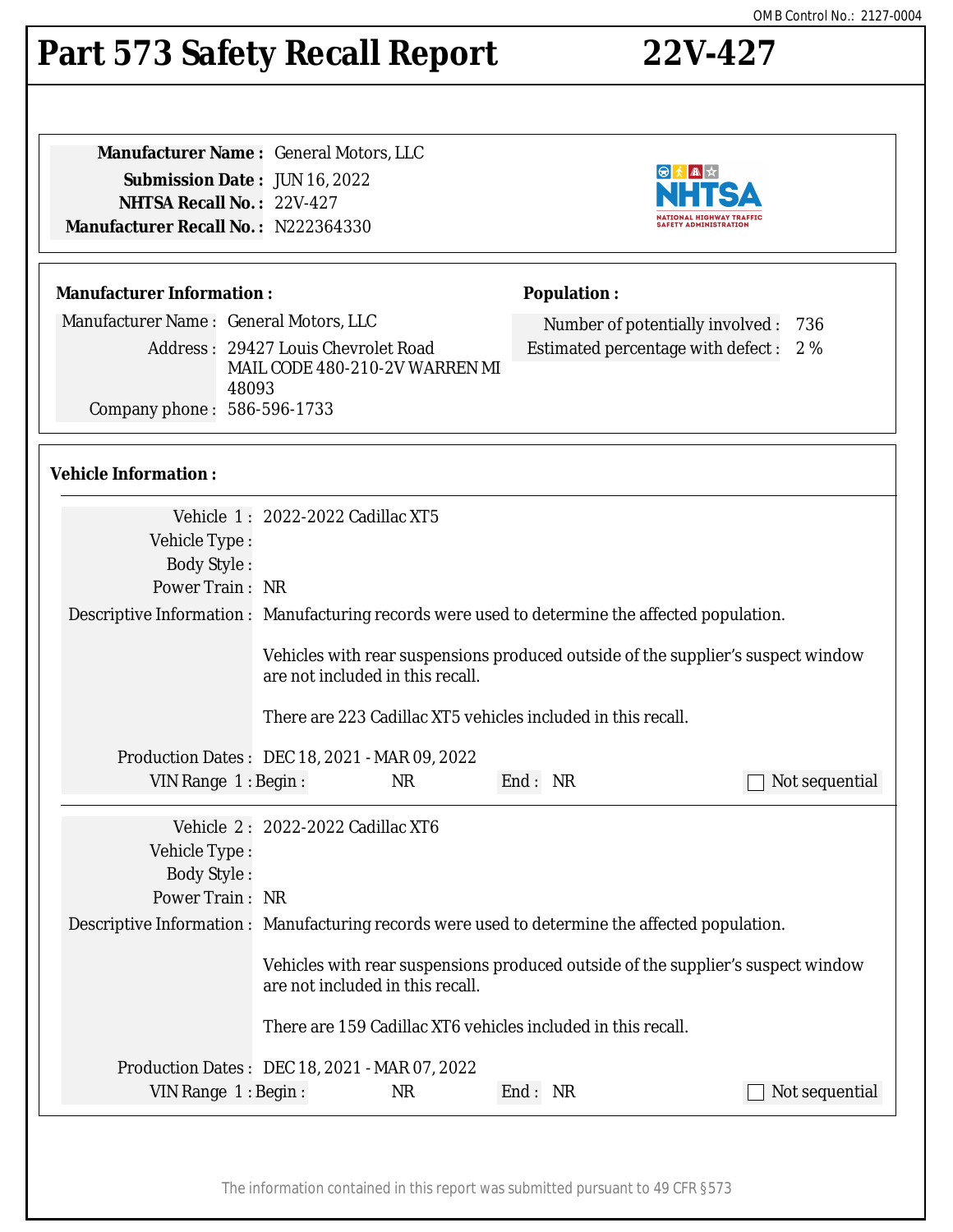# Part 573 Safety Recall Report 22V-427 Page 2

| Vehicle Type:<br><b>Body Style:</b><br>Power Train: NR<br>Descriptive Information : Manufacturing records were used to determine the affected population.                                                  | Vehicle 3: 2022-2022 GMC Acadia<br>are not included in this recall. |           | There are 354 GMC Acadia vehicles included in this recall.                     | Vehicles with rear suspensions produced outside of the supplier's suspect window                                                                                                                                                                                                                                                                                                                                                                                                                                                                                                                                                     |
|------------------------------------------------------------------------------------------------------------------------------------------------------------------------------------------------------------|---------------------------------------------------------------------|-----------|--------------------------------------------------------------------------------|--------------------------------------------------------------------------------------------------------------------------------------------------------------------------------------------------------------------------------------------------------------------------------------------------------------------------------------------------------------------------------------------------------------------------------------------------------------------------------------------------------------------------------------------------------------------------------------------------------------------------------------|
| Production Dates: DEC 18, 2021 - MAR 09, 2022<br>VIN Range 1: Begin:                                                                                                                                       |                                                                     | <b>NR</b> | End: NR                                                                        | Not sequential                                                                                                                                                                                                                                                                                                                                                                                                                                                                                                                                                                                                                       |
| <b>Description of Defect:</b>                                                                                                                                                                              |                                                                     |           |                                                                                |                                                                                                                                                                                                                                                                                                                                                                                                                                                                                                                                                                                                                                      |
| FMVSS 1 : NR<br><b>FMVSS 2: NR</b><br>Description of the Safety Risk : The affected toe links may be loose or become separated, resulting in<br><b>Identification of Any Warning NR</b><br>that can Occur: |                                                                     |           | have been fully tightened during suspension assembly.                          | Description of the Defect: General Motors has decided that a defect, which relates to motor vehicle safety,<br>exists in certain 2022 model year Cadillac XT5, XT6, and GMC Acadia vehicles.<br>A fastener in the left-rear suspension toe link in some of these vehicles may not<br>misalignment of the left-rear wheel and increasing the risk of a crash.<br>Description of the Cause : After an assembly process was moved to a new area, error proofing equipment<br>was not initially set up properly, which allowed a window where the operator<br>might miss tightening certain fasteners without the failure being flagged. |
| <b>Involved Components:</b>                                                                                                                                                                                |                                                                     |           |                                                                                |                                                                                                                                                                                                                                                                                                                                                                                                                                                                                                                                                                                                                                      |
| Component Name 1: LINK ASM-RR SUSP UPR TRAILING<br><b>Component Description: Rear Suspension Link Assembly</b><br>Component Part Number: 84199653                                                          |                                                                     |           |                                                                                |                                                                                                                                                                                                                                                                                                                                                                                                                                                                                                                                                                                                                                      |
| <b>Supplier Identification:</b>                                                                                                                                                                            |                                                                     |           |                                                                                |                                                                                                                                                                                                                                                                                                                                                                                                                                                                                                                                                                                                                                      |
|                                                                                                                                                                                                            |                                                                     |           | The information contained in this report was submitted pursuant to 49 CFR §573 |                                                                                                                                                                                                                                                                                                                                                                                                                                                                                                                                                                                                                                      |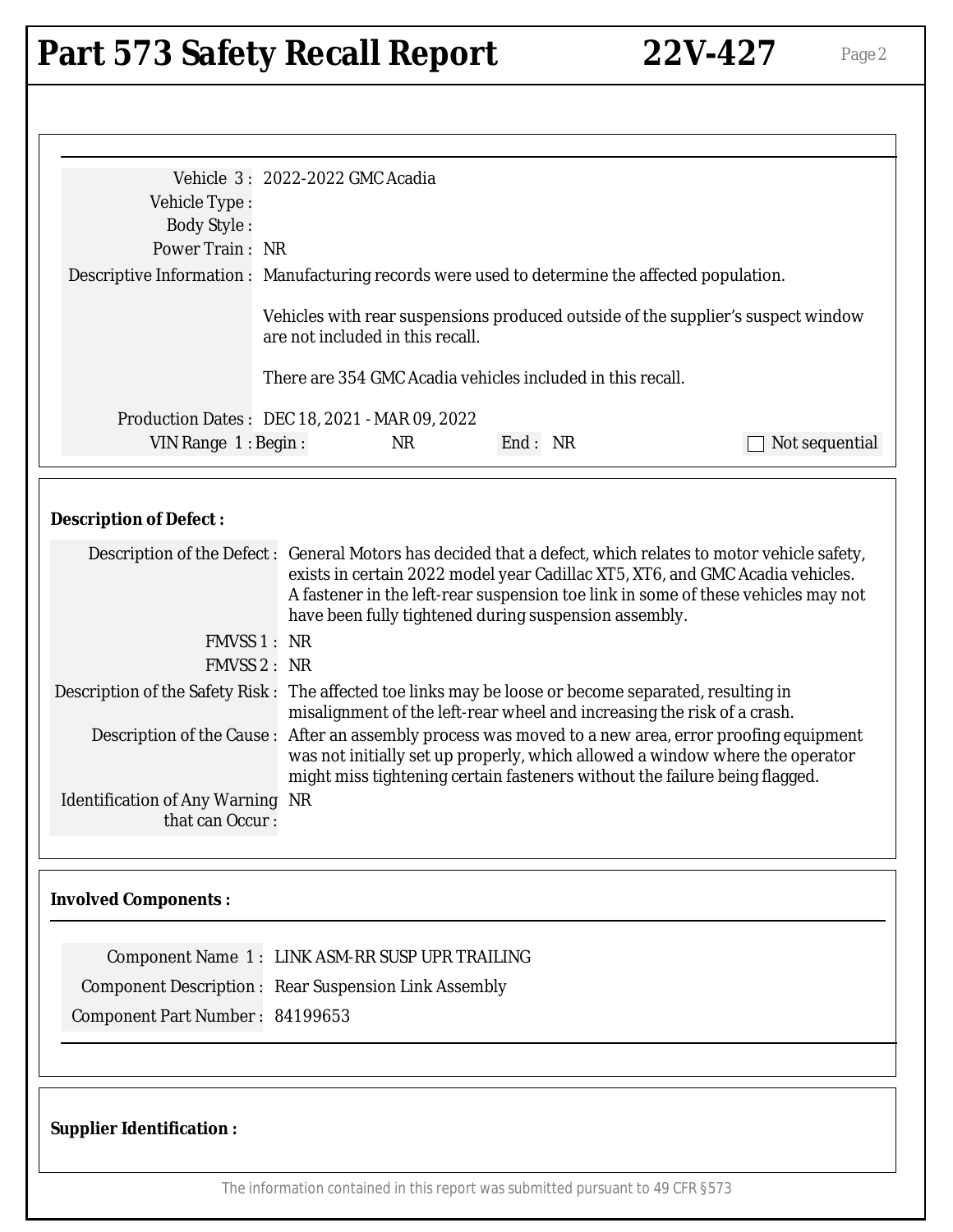#### **Component Manufacturer**

Name : Comprehensive Logistics Inc Address : 715 Beechcroft Rd. Spring Hill Tennessee 37174 Country : United States

#### **Chronology :**

GM opened an investigation into the subject condition on March 15, 2022, after a quality engineer at GM's Spring Hill assembly plant identified a Cadillac XT6 at the plant with a missing toe link-to-knuckle bolt in the vehicle's left side rear suspension. While the supplier's manufacturing records indicated that the bolt had been fully tightened, further investigation determined that the supplier's error-proofing equipment had been improperly configured following a change in the assembly process. As a result—and under a specific set of circumstances—the tool operator could have failed to fully tighten the subject bolt without detection by the error-proofing equipment.

GM's investigator worked with GM's assembly plant personnel to define the potentially affected population. Inspection of 271 suspect suspensions that had been contained at the plant identified six additional instances of loose fasteners. GM's investigator's review of field data, completed on June 6, 2022, identified no claims or complaints related to the subject condition. GM is also not aware of any associated accidents or injuries.

On June 9, 2022, GM's Safety Field Action Decision Authority (SFADA) decided to conduct a safety recall.

#### **Description of Remedy :**

|                          | Description of Remedy Program : Dealers will inspect the left side rear suspension and replace the subject<br>fastener if it is loose or missing.<br>Pursuant to 49 C.F.R. § 573.13(d)(1), all covered vehicles are under<br>warranty, so reimbursement is not offered.                                                                                                              |
|--------------------------|--------------------------------------------------------------------------------------------------------------------------------------------------------------------------------------------------------------------------------------------------------------------------------------------------------------------------------------------------------------------------------------|
| from Recalled Component: | How Remedy Component Differs The remedy component will be torqued to specification.                                                                                                                                                                                                                                                                                                  |
|                          | Identify How/When Recall Condition Containment efforts were initiated on March 9, 2022. Vehicles produced<br>was Corrected in Production: after this date were built with rear suspensions produced outside of the<br>supplier's suspect window or were inspected and addressed prior to<br>shipment. Error proofing procedures were corrected by the supplier on<br>March 23, 2022. |
|                          |                                                                                                                                                                                                                                                                                                                                                                                      |

#### **Recall Schedule :**

Description of Recall Schedule : Dealers will be notified on June 16, 2022. GM estimates owner notification will begin on August 1, 2022.

The information contained in this report was submitted pursuant to 49 CFR §573